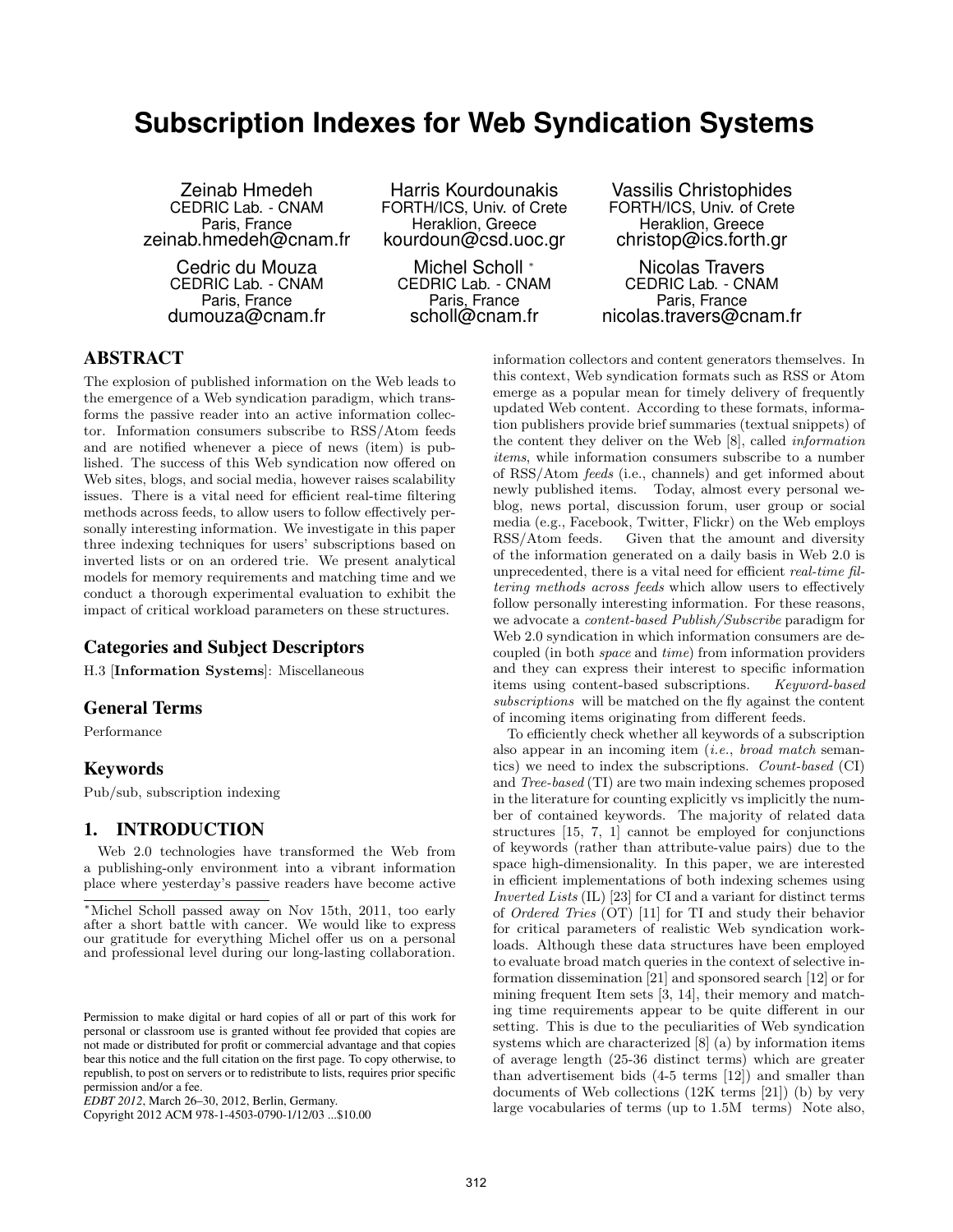that due to broad match semantics Information Retrieval techniques for optimizing ILs (e.g., early pruning [23]) are not suited in our setting.

A detailed analysis of Trie structures has not been conducted in the past while the Ordered Trie usage has been discouraged in Pub/Sub systems due to the prohibiting performance exhibited in other application areas studied in related work (e.g. document filtering in [22]). In our work we are going one step forward in identifying real setting parameters under which Trie structures became competitive. In a nutshell, the main contributions of this work are:

(1) In Section 2 we consider three index structures implementing different counting techniques for pruning as early as possible non matching subscriptions to an incoming item. The first two implement the CI scheme and rely on an *Inverted List* (IL) of terms to the subscriptions that contain them. The *Count-based Inverted List* (CIL) variant stores each subscription into the ILs of all the terms it contains while the *Ranked-key Inverted List* (RIL) only once in the IL of its least frequent term. We finally consider an *Ordered Trie* (OT) of distinct terms implementing TI with factorization of common subscription prefixes while and a variation that compacts paths of unary nodes called *POT*.

(2) Section 3 provides a detailed probabilistic analysis of the size and number of nodes visited during matching of the three indices which takes into account the term occurrence distribution and the distribution of subscription lengths. To the best of our knowledge an analysis of *OT* matching time has not been previously reported in the literature.

(3) In Section 4 we conduct a thorough experimental evaluation of *CIL*,  $RIL$  and  $POT<sup>1</sup>$  using generated subscriptions of terms appearing in a real RSS/Atom testbed<sup>2</sup> of items [8]. To the best of our knowledge, this is the first study investigating (a) how critical workload parameters, such as terms distribution, size of the vocabulary and lengths of subscriptions affect the morphology of OT, *i.e.*, the level of achieved factorization and (b) their scalability and performance in realistic settings (*e.g.* for 100M of subscriptions with 100K of distinct terms and real distribution of terms in items).

Related work is presented in Section 5 while a brief summary along with plans for future work are given in Section 6.

## 2. SUBSCRIPTION INDEXES

In the pub/sub paradigm for web syndication, users submit *long lasting* (continuous) queries under the form of keyword-based subscriptions. Whenever a news item is published, it gets evaluated against the set of subscriptions submitted to the system and for every matching subscription the corresponding subscriber is notified. The set of stored subscriptions is denoted by  $S$  and their total number by  $|S|$ . Each subscription  $s \in \mathcal{S}$  includes a set of (distinct) terms from a vocabulary  $V_S = \{t_1, t_2, ..., t_n\}$ . The length of s, denoted by  $|s|$ , is the total number of (distinct) terms it contains.  $\mathcal{I} = [I_1, I_2, ... I_m]$  denotes the stream of incoming news items. News item  $I \in \mathcal{I}$  is also formed by a set of terms<sup>3</sup> ( $I \subseteq V_I$ , with  $V_I$  the vocabulary of items). Like [21] we make the common assumption that  $\mathcal{V}_S \subseteq \mathcal{V}_I$ . However it

is worth noting that in reality,  $\mathcal{V}_S$  may diverge from  $\mathcal{V}_I$  significantly. In this context, a match occurs if and only if all of the terms (keywords) of a subscription s are also present in a news item I (*i.e.*, *broad match semantics*).

|         | Table 1: Example of keyword based subscriptions                     |                                  |                                  |
|---------|---------------------------------------------------------------------|----------------------------------|----------------------------------|
|         | Subscription $S_1(t_1 \wedge t_2 \wedge t_4)$ $S_2(t_1 \wedge t_3)$ |                                  | $S_3(t_1 \wedge t_2 \wedge t_5)$ |
| (Terms) | $S_4(t_2 \wedge t_4)$                                               | $S_5(t_1 \wedge t_3 \wedge t_6)$ |                                  |

Consider the set of subscriptions  $S$  illustrated in Table 1. Matching item  $I = \{t_2, t_4\}$  against S will result in the set of matched subscriptions  $S_M = \{S_4\}$  since  $t_2$  and  $t_4$  of  $S_4$  are contained in I. A naive matching approach consists in testing whether the terms of every subscription are contained in the incoming news item. Clearly, this naive solution does not scale to millions of subscriptions. For this reason, index structures have to be found which allow to prune as early as possible non matching subscriptions. A widely used structure is the inverted list (IL) which maintains an inverse mapping from terms  $t_i$  to the subscriptions s that contain them. It essentially confines the original search space only to subscriptions containing *at least a term* present within the item being matched. In particular, two variants of IL namely the *Count-based Inverted List* and the *Ranked-key Inverted List* are studied in this paper. Additionally an *Ordered Trie* structure is considered which exploits the *term subset relations between subscriptions*.

## Count-based Inverted List

*Count-based Inverted List* (*CIL*) is essentially a *mapping dictionary* whose key is a term  $t_i \in V_S$  and value the corresponding *posting list*  $Postings(t_i)$ , *i.e.* the set of subscriptions that contain the term. Furthermore, to implement broad match semantics, an additional structure has to be maintained: a counter per subscription keeps track of the number of remaining terms to be matched for a given subscription. The structure that maps every subscription  $s \in \mathcal{S}$ to the number of remaining terms to be tested before reporting a matching is denoted by *Counter*.

Figure 1(a) depicts the *CIL* index for the example of Table 1. The posting list associated with  $t_2$  is  $Postings(t_2) =$  ${S_1, S_3, S_4}$ . Initially, *Counter* =  ${S_1 : 3, S_2 : 2, S_3 :}$  $3, S_4 : 2, S_5 : 3$ . Consider an incoming news item  $I =$  $\{t_2, t_4\}$ . The subscription elements of  $Postings(t_2)$  are first accessed and their corresponding counters decremented, and thus *Counter* = { $S_1 : 2, S_2 : 2, S_3 : 2, S_4 : 1, S_5 : 3$ }. Finally, after processing  $t_4$ , *Counter* =  $\{S_1: 1, S_2: 2, S_3:$  $2, S_4 : 0, S_5 : 3$  and a matching is reported for subscription  $S_4$  since its counter becomes 0.

#### *CIL - Construction.*

When a new subscription  $s$  is posted to the system, a new element labeled with the subscription identifier s is added to the posting lists of *all* its terms. Additionally, a new entry is inserted into *Counter* with the total number of distinct terms |s| the subscription contains.

#### *CIL - Matching.*

The matching process for an item  $I$  is given in Algorithm 1. Initialization consists of an exact copy of *Counter* into *Counter\_copy* (1.1). For every term  $t_j \in I$ ,  $Posting(t_j)$ is accessed (1.3). For each subscription s in  $Posting(t_i)$ , the corresponding subscription value in *Counter copy* is decre-

<sup>&</sup>lt;sup>1</sup>the regular OT scheme called ROT turned out to be outperformed in terms of memory and matching time requirements <sup>2</sup>Available on line at deptmedia.cnam.fr/∼traversn/roses

<sup>3</sup>Duplicate terms in items are eliminated after sorting during items preprocessing.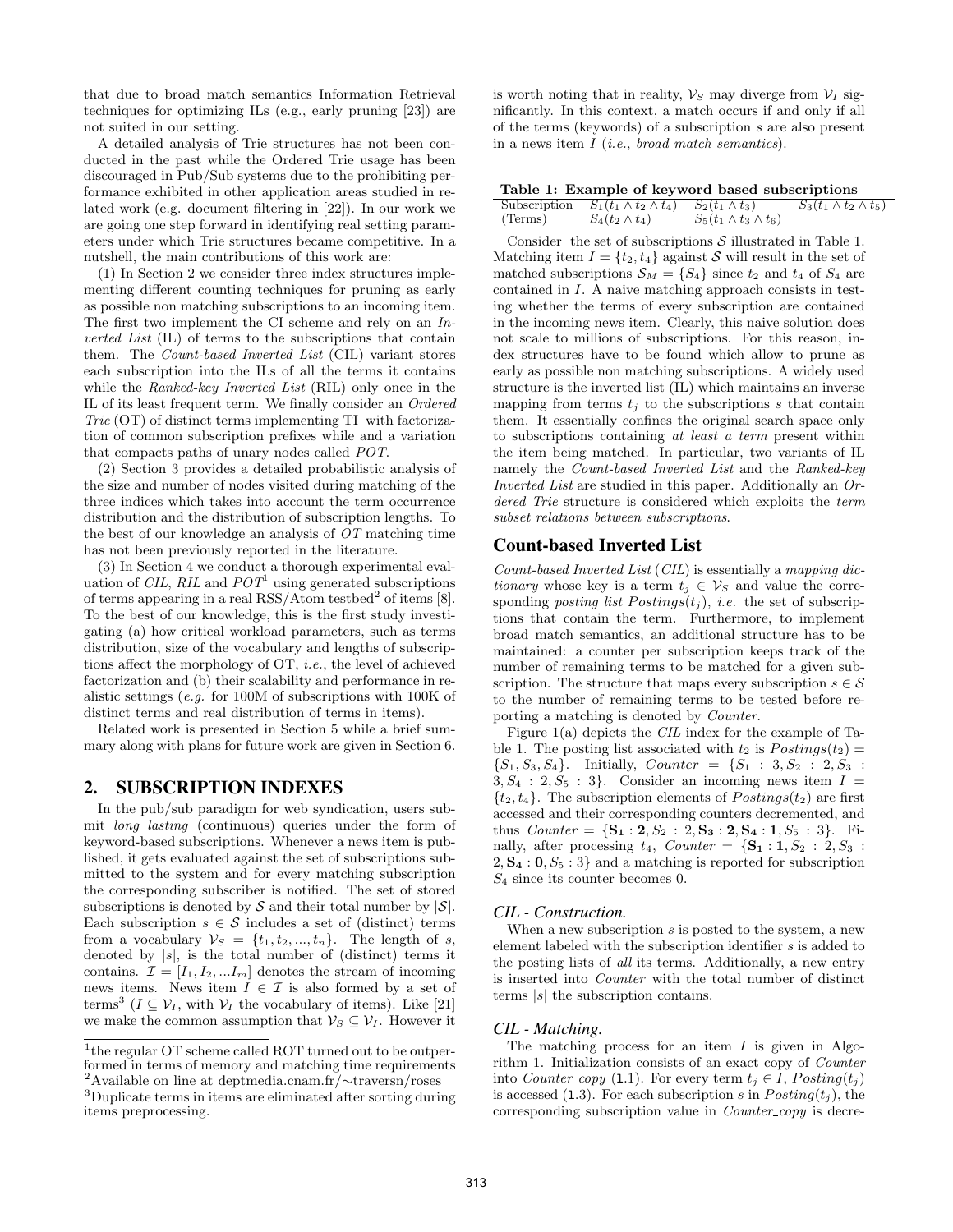

mented  $(1.5)$ . Whenever a counter reaches zero, a matching is reported.

| Algorithm 1: $CIL\_MATCH(I)$                             |  |  |
|----------------------------------------------------------|--|--|
| <b>Require:</b> An item I.                               |  |  |
| 1: Counter_copy $\leftarrow$ copy of Counter             |  |  |
| 2: for all terms $t_i \in I$ do                          |  |  |
| 3: $PostSet \leftarrow Posting(t_i)$                     |  |  |
| 4:<br>for all s in <i>PostSet</i> do                     |  |  |
| 5:<br>$Counter\_copy[s] \leftarrow Counter\_copy[s] - 1$ |  |  |
| 6:<br>if $Counter\_copy[s] = 0$ then                     |  |  |
| 7:<br>$S_{MATCHED} \leftarrow S_{MATCHED} \cup \{s\}$    |  |  |
| 8:<br>end if                                             |  |  |
| 9:<br>end for                                            |  |  |
| $10:$ end for                                            |  |  |

## Ranked-key Inverted List

In contrast to *CIL*, in the *Ranked-key Inverted List* (*RIL*) a subscription is added only to the posting list of the least frequent among its terms. This term is called *key* of the subscription. Besides the subscription identifier, the elements of a posting list include the set of the remaining subscription terms. This variant obviates the need for an explicit *Counter* structure while accessing only the posting list of the most discriminating term of a subscription. More precisely, for every term of an incoming item the corresponding posting list is accessed and for each of its subscriptions it is checked whether it contains the remaining item terms. Clearly the posting lists of the frequent terms is reduced in comparison with *CIL* and subscriptions are now distributed over a large number of posting lists of medium-frequent terms.

Figure 1(b) depicts the *RIL* index for the example of Table 1 where the term rank in frequency distribution is given by the term subscript  $(t_1)$  has the higher rank in  $\mathcal{V}_S$ ). Not all the terms have entries in the dictionary. For instance,  $t_1$  and  $t_2$  do not appear as least frequent terms in any of the subscriptions in S. Posting(t<sub>4</sub>) has two elements ( $S_1$ ) and  $S_4$ ) for which the remaining (more frequent) terms to be checked are stored. With item  $I = \{t_2, t_4\}$  we start by checking for subscriptions in  $Posting(t_4)$ ; for  $S_1$ : I does not contain  $t_1$  thus  $S_1$  is not satisfied by I. Then in the next subscription  $S_4$ ,  $t_2$  appears in  $I' = I - t_4 = \{t_2\}$  and there are no more terms in  $S_4$  so it is reported as matching  $I$ .

## *RIL - Construction.*

When a new subscription  $s$  is posted to the system, the

posting list where it should be added is located. This implies to sort the terms of s by their rank. Then an entry labeled with the subscription identifier s is added to the posting list of the least frequent term followed by the remaining terms.

## *RIL - Matching.*

Matching an item  $I$  is given in Algorithm 2. When item  $I$ arrives its terms are sorted by their rank (line 1). In the rest of the paper, unless otherwise specified, term subscripts are used to denote ordering. Then, the posting lists  $Position(t_i)$ of the least frequent terms are iteratively accessed (lines 2-4). For every subscription element of  $Posting(t_j)$ , it is checked whether its remaining terms also appear in  $I$  (lines 6-7).

| Algorithm 2: $RIL\_MATCH(I)$                          |  |  |
|-------------------------------------------------------|--|--|
| <b>Require:</b> An item I.                            |  |  |
| 1: sorted_terms $\leftarrow sort(I)$                  |  |  |
| 2: while sorted_terms $\neq \{\}$ do                  |  |  |
| 3:<br>$t_j \leftarrow less\_frequent(sorted\_terms)$  |  |  |
| 4:<br>$sorted\_terms \leftarrow sorted\_terms - t_i$  |  |  |
| 5: $PostSet \leftarrow Posting(t_j)$                  |  |  |
| 6:<br>for all s in $PostSet(t_i)$ do                  |  |  |
| 7:<br>if s remaining $\subset$ sorted_terms then      |  |  |
| 8:<br>$S_{MATCHED} \leftarrow S_{MATCHED} \cup \{s\}$ |  |  |
| 9:<br>end if                                          |  |  |
| 10:<br>end for                                        |  |  |
| $11:$ end while                                       |  |  |

# Regular Ordered Trie

As an alternative to *IL* indexes, an *OT* index is capable of exploiting the *term subset relations between subscriptions* in order to build a hierarchical (as opposed to a flat) search space for sets of terms taking advantage of common prefixes of terms in subscriptions (i.e. *factorization*). A Trie node represents a term and a subscription is stored at node n of the Trie iff its terms are found in the path from the root to node n. Then, two subscription paths sharing a subset of  $k$  nodes can be merged in a single subpath of length  $k$  (i.e. common prefix), followed by two distinct paths representing the remaining subscription terms.

Clearly, in this structure, subscriptions are stored only once and there is no need anymore for an explicit *Counter* structure. Compared to the commonly used Trie structures for storing sentences on a given vocabulary [11] two features characterize the Ordered Trie: (i) there is *no repetition of terms* in any sentence (*i.e.* a subscription is a *set* of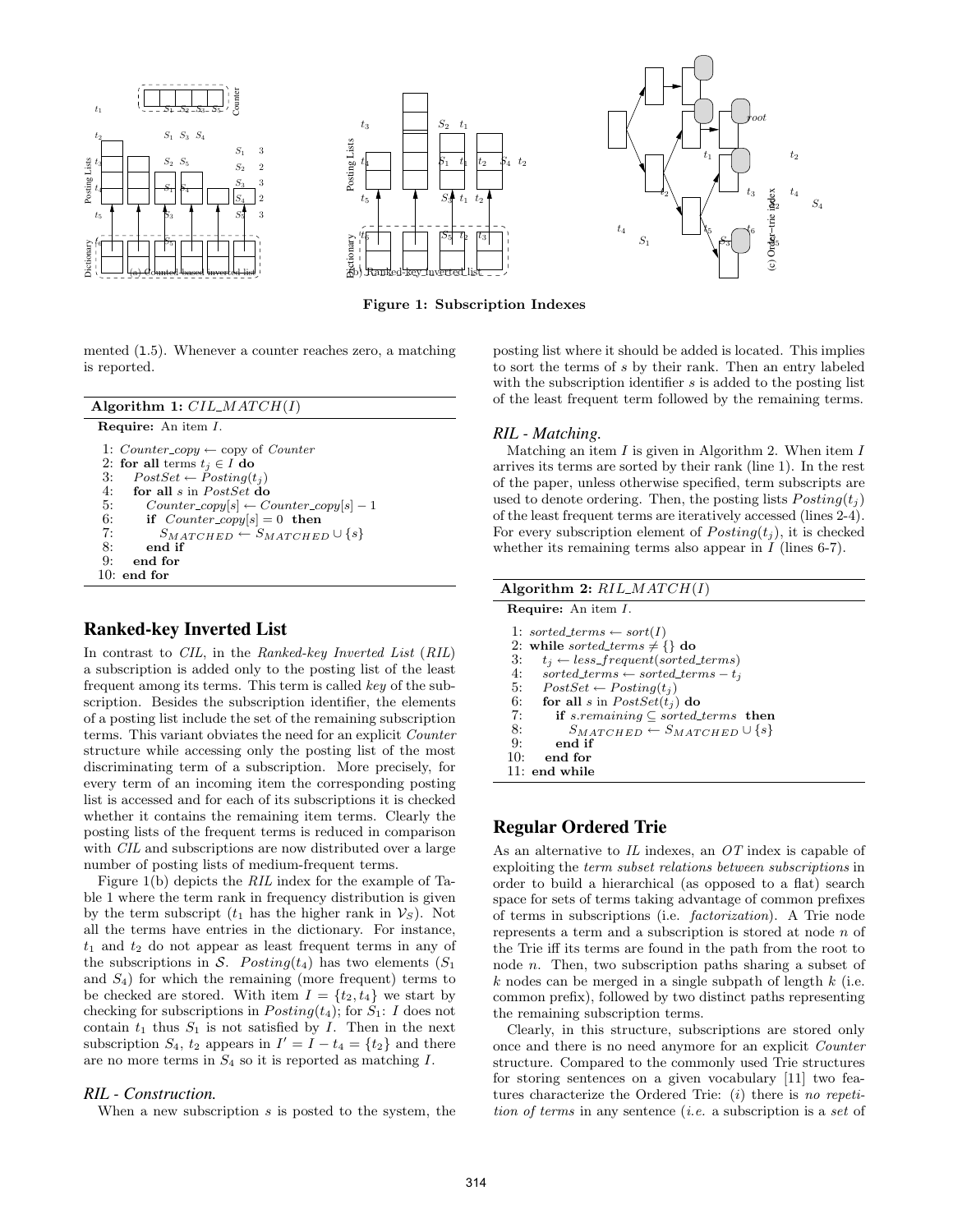terms;  $(ii)$  terms in the subscriptions and therefore in the Trie *are totally ordered*. This total order could be random, follow the ranking of the terms occurrence distribution in subscription/new items whenever available, etc. This structure referred to as *Regular Ordered Trie* (*ROT*) has been investigated in a different setting [21], as discussed in Section 5. It was also used more recently in data mining [4, 14].

Figure 1(c) depicts the *ROT* index for the example subscriptions of Table 1 where the term rank is given by the term subscript  $(t_1$  has the highest rank in  $\mathcal{V}_S$ ). Factorization leads to a single node  $t_1$  for all subscriptions that share this term. Consider now an incoming news item  $I = \{t_2, t_4\}$  (whose terms are already sorted). Initially, term  $t_2$  is searched as child of the root. Since such a node exists, navigation continues by looking for a  $t_4$  child node. Since such a node also exists, the stored subscription  $S_4$ is reported as matching. Finally, the last term  $t_4$  of  $I$  is processed and since no such path from the root exists, the matching concludes. Collapsing single paths in the trie to single nodes should not only reduce the number of nodes therefore the memory occupied by the index but also should accelerate matching. A variant of a *Patricia Ordered Trie* (*POT*) obeys this principle. The single paths corresponding to multiple nodes are compacted into one single compact node. Each compact node is labeled with the set of terms corresponding to the nodes in the path. For instance, nodes  $t_2$  and  $t_4$  in Figure 1(c) are merged in a single node labeled with  $t_2.t_4$  in *POT*.

#### *ROT - Construction.*

Initially, the terms of a new subscription  $s$  are sorted according to their ranking order. Then the path corresponding to the first term of the ordered set of terms is followed from the root. This procedure is repeated for every term  $t_i \in s$ . If a particular path does not exist, then a new node labeled with the term under consideration is created and inserted into the Trie structure. The node at which the top down traversal concludes, after consuming the whole set of terms, is where s is finally stored.

#### *ROT - Matching.*

The matching process for an item  $I$  is given in Algorithm 3. When a news item  $I$  arrives its terms are also sorted. The paths corresponding to all the terms of  $I$ , whose ranks are superior to that of the term assigned to the currently considered node are followed (lines 5-10). For every node visited the subscriptions stored at that specific node are reported as matching (lines 2-4).

#### An index dependent definition of nodes

The three indexes presented previously essentially implement a relation  $R$  of vocabulary terms within subscriptions. The specific technique employed for counting the matching terms in subscriptions to satisfy broad match semantics identifies each index. As a consequence, the node definition, inherent to each data structure, is also different. In *CIL*, an index node is a tuple  $(t_i, s)$  expressing that subscription s contains term  $t_i$ . If s has k terms, k nodes (so k R-tuples) are needed to represent s. In *RIL*, an index node is a nested tuple  $(t_k, \{(s, \{t_j\})\})$  where  $t_k$  is the key term, s the corresponding subscription and  $\{t_j\}$  the remaining terms to be checked. In *ROT*, an index node is a nested tuple  $({t<sub>j</sub>}, s)$ 

| Algorithm 3: $TRIE\_MATCH(TNode, I)$                                   |  |  |  |
|------------------------------------------------------------------------|--|--|--|
| <b>Require:</b> <i>TNode</i> : the current trie node, <i>I</i> an item |  |  |  |
| 1: sorted_terms $\leftarrow sort(I)$                                   |  |  |  |
| 2: if <i>TNode</i> contains subscriptions then                         |  |  |  |
| 3: $S_{MATCHED} \leftarrow S_{MATCHED} \cup \{S_i   S_i \in TNode\}$   |  |  |  |
| $4:$ end if                                                            |  |  |  |
| 5: sorted_terms $\leftarrow$ sorted_terms - $Term(TNode)$              |  |  |  |
| 6: for all term $t_i \in sorted \_terms$ do                            |  |  |  |
| 7: childNode $\leftarrow$ get child for term $t_i$                     |  |  |  |
| 8: if $childNode \neq NULL$ then                                       |  |  |  |
| $TRIE\_MATCH (childNode, sorted\_terms - \{t_j\})$<br>9:               |  |  |  |
| 10:<br>end if                                                          |  |  |  |
| $11:$ end for                                                          |  |  |  |

where  $\{t_i\}$  is the set of terms encountered in the path from root to this node which form the actual content of subscriptions in s. When subscriptions share the same prefix, it is expected to create less index nodes in Trie-based indexes than in Inverted List-based indexes. The rationale in studying the index behavior in terms of abstract nodes is to understand the impact in the morphology of the three indexes (and thus of the search space) of critical parameters of web syndication systems (*i.e.*, the distribution of term occurrences as well as the distribution of subscription lengths).

## 3. ANALYTICAL MODELS

This section is devoted to analytical modeling for predicting the number of nodes of the CIL, RIL and ROT structures presented in Section 2 as well as to predict the number of visited nodes upon matching. The set of parameters and notations that affect construction time, memory requirements and matching time are summarized in Table 2.

| S                                  | total number of subscriptions                  |
|------------------------------------|------------------------------------------------|
| $ \mathcal{V}_I ,  \mathcal{V}_S $ | vocabulary size of items and subscriptions     |
| $ s _{avg},  s _{max}$             | resp. average and max. subscription length     |
| I                                  | average news item length                       |
| $P(t_i)$                           | frequencies distribution of terms in $V_I$     |
| $\theta(k)$                        | proba. for a subscription to have a length $k$ |
| $\sigma_i$                         | proba. to have a term with a rank $\leq i$     |
| w(c), w(v)                         | size of Counter/Dictionary entry               |
| w(p), w(n)                         | size of Subscription Posting entry/Trie Node   |

Table 2: Parameters that characterize the workload

#### 3.1 Building time

The average length of a subscriptions is:  $|s|_{avg}$  =  $\Sigma_{k=1}^{|s|_{max}} \theta(k) \times k$ , where  $\theta(k)$  is the probability that a subscription has a length k with  $k \in [1, |s|_{max}]$ . It is easy to check that the time required to insert a subscription into *CIL* is  $O(|s|_{avg})$  (we insert  $|s|_{avg}$  new postings and one new counter). *RIL* requires to sort the terms before insertion to determine the less frequent one. Consequently an insertion is performed in  $O(|s|_{avg} \times \log |s|_{avg})$ . The time required to insert a subscription into *ROT* is  $O(|s|_{avg} \times \log |s|_{avg})$ . This is due to the fact that using a hash-based implementation of Trie nodes, the time required to sort the terms of subscriptions dominates. Observe that indexing time for all structures is independent of the total number of stored subscriptions  $|\mathcal{S}|$ .

## 3.2 Memory requirement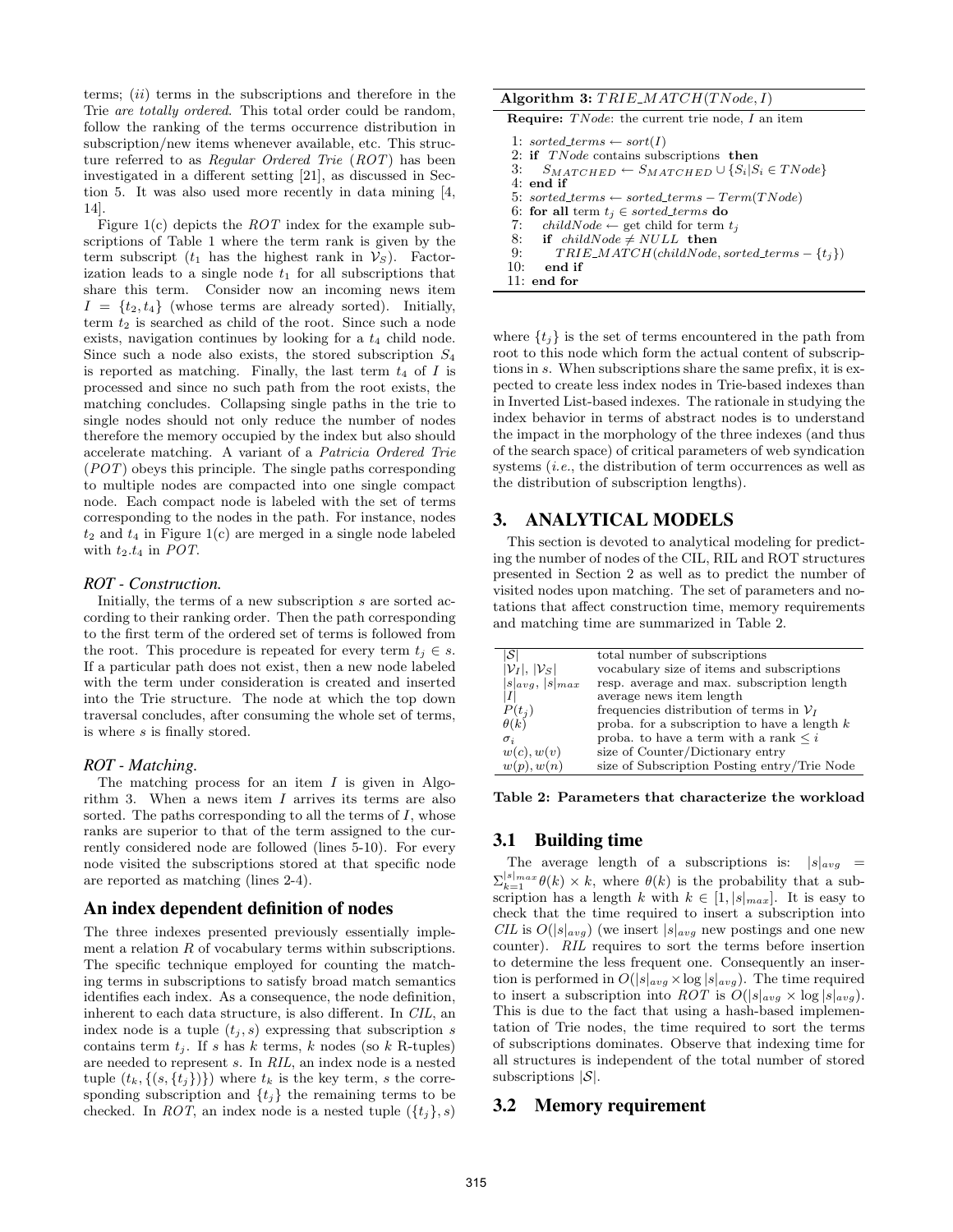Let  $P(t_i)$ , denote the frequency of occurrences of term  $t_i \in \mathcal{V}_I$ . It is assumed that the choice of  $t_i \in s$  is independent of the choice of any other term  $t_k \in s$ . In addition let  $\theta(k)$  be the probability that a subscription has a length k with  $k \in [1, |s|_{max}]$ . The probabilities that  $t_j$  is one of the terms of a subscription s, denoted by  $Pr(t_j \in s)$  and that  $t_j$ is one of the terms of at least one subscription in  $S$  denoted by  $Pr(t_j \in \mathcal{S})$  are:

$$
Pr(t_j \in s) = 1 - P(t_j \notin s)
$$
  
=  $1 - \sum_{k=1}^{|s|_{max}} \theta(k) \times (1 - P(t_j))^k$  (1)

$$
Pr(t_j \in \mathcal{S}) = 1 - Pr(t_j \notin \mathcal{S})
$$
  
= 
$$
1 - \prod_{i=1}^{|\mathcal{S}|} (1 - Pr(t_j \in s))
$$
  

$$
\stackrel{\text{(1)}}{=} 1 - \left( \sum_{k=1}^{|\mathcal{s}|_{max}} \theta(k) \times (1 - P(t_j))^k \right)^{|\mathcal{S}|}
$$

Then the number of terms in the vocabulary of subscriptions  $\mathcal{V}_S$  is equal to:  $|\mathcal{V}_S| = \sum_{j=1}^{|\mathcal{V}_I|} Pr(t_j \in S)$ 

#### *CIL Memory Requirement.*

Recall that the count based index is composed of two structures, the *Counter* and the *inverted lists* that are themselves further decomposed into the *dictionary* and the *subscription postings*. Thus the overall memory required by the index is:

$$
Size(CIL) = Size(Dictionary) + Size(Postings) + Size(Connter)
$$

The memory required by the *Counter* is equal to:

$$
Size(Couter) = |\mathcal{S}| \times w(c) \tag{2}
$$

We assume a low collision rate. Then the memory occupied by the *Dictionary* is equal to:

$$
Size(Dictionary) = |\mathcal{V}_S| \times w(v) \tag{3}
$$

Finally, since each term of any subscription leads to an entry in the corresponding posting list the expected total number of entries in the posting lists is equal to  $|\mathcal{S}| \times |s|_{avg}$  and the size of the posting lists is equal to:

$$
Size(Postings) = |\mathcal{S}| \times |s|_{avg} \times w(p) \tag{4}
$$

In addition, for computing the matching time we need to know the size  $Size(Postings(t_i))$  of the posting list of a term  $t_j$ :

$$
Size(Postings(t_j)) = \frac{Pr(t_j \in S)}{\sum_{i=1}^{|V_S|} Pr(t_i \in S)} \times |S| \times |s|_{avg} \tag{5}
$$

where  $Pr(t_j \in S)/$  $\sum$  $k=1$  $Pr(t_k \in S)$  is the normalized fre-

quency of  $t_j$  in the postings. Thus the space consumed by the index is:

$$
Size(CIL) \stackrel{(2,3,4)}{=} |\mathcal{S}| \times w(c) + |\mathcal{V}_S| \times w(v) + |\mathcal{S}| \times |s|_{avg} \times w(p)
$$

### *RIL Memory Requirements.*

*RIL* is decomposed into the *Dictionary* which stores the set of terms that are the less frequent in at least one  $s \in \mathcal{S}$ , and the *postings lists* which store the set of subscriptions. Since virtual nodes in *CIL* and *RIL* consist in subscription or term ids, we assume that both structures share the same size  $w(p)$  for posting entry. Thus  $Size(Postings)$  is computed as for *CIL* (equation 4). Size(Dictionary) is however less than the *CIL*'s one.

A subscription s belongs to a posting list  $Postings(t_i)$ iff  $t_i \in s$  and there is no term  $t_i \in s$  with  $i < j$ . Thus  $Post(s, t<sub>j</sub>)$ , the probability that a subscription s belongs to Posting $(t_i)$  is:

$$
Post(s, t_j) = \sum_{k=1}^{|s|_{max}} \theta(k) \times k \times P(t_j) \times (\sigma_{j-1})^{k-1}
$$

where  $\sigma_j = \sum_{i=1}^j P(t_i)$  is the probability to have a term with a rank higher than  $i$ . Indeed, if the subscription length is  $k$ , then there are k ways of choosing  $t_i$ , the remaining terms being chosen among the terms with higher rank. The probability to have a term  $t_i$  in the *Dictionary* is the probability to have at least one subscription in his  $Posting(t_j)$ :

$$
Pr(t_j \in Dictionary) = 1 - (1 - Post(s, t_j))^{|\mathcal{S}|}
$$

So the size of the *Dictionary* is:

$$
Size(Dictionary) = \sum_{j=1}^{|\mathcal{V}_I|} (1 - (1 - Post(s, t_j))^{|\mathcal{S}|}) \times w(v) \quad (6)
$$

The overall memory required by the index is:

$$
Size(RIL) \stackrel{(4,6)}{=} \sum_{j=1}^{|V_I|} 1 - (1 - Post(s, t_j))^{|\mathcal{S}|} \times w(v)
$$

$$
+ |\mathcal{S}| \times |s|_{AVG} \times w(p)
$$

Finally, when considering the length of each subscription to be stored in the posting list, we deduce:

$$
Postings(t_j) = |\mathcal{S}| \sum_{k=1}^{|s|_{max}} k\theta(k) \times kP(t_j) \times (\sigma_{j-1})^{k-1} \quad (7)
$$

#### *ROT Memory Requirements.*

Although analyses of the regular trie can be found in particular in [6], to our knowledge, the following is the first attempt to predict the expected number of nodes of a regular ordered trie as defined in the previous section. The analysis takes into account any term distribution and any distribution of the subscriptions length. However it does not provide a closed form. Therefore its applicability is limited to vocabularies with size  $|\mathcal{V}_I|$  < 100 and short subscriptions with length  $(|s| < 12)$ . It turns out that this is the case when the vocabulary is restricted to the terms of an item. We show that the analysis is useful for computing the expected time to match an item against a set of subscriptions. Let  $P$  be a path from the root to a node in the trie representing term (labeled with)  $t_i$ . Its label  $\Lambda$  is defined as follows:

i)  $\Lambda = \lambda$  is the empty path label

ii) if P with label  $\Lambda$  is a path from root to a node labeled with  $t_i$  then  $\Lambda \bullet j$  is the label of a path ending at node labeled with  $t_j$  whose parent is tail( $\mathcal{P}$ ) labeled with  $t_i$ 

In the following, for short, we shall say that node  $j$  has for a prefix  $\Lambda$  or that j (tail(P)) has for an address  $\Lambda \bullet j$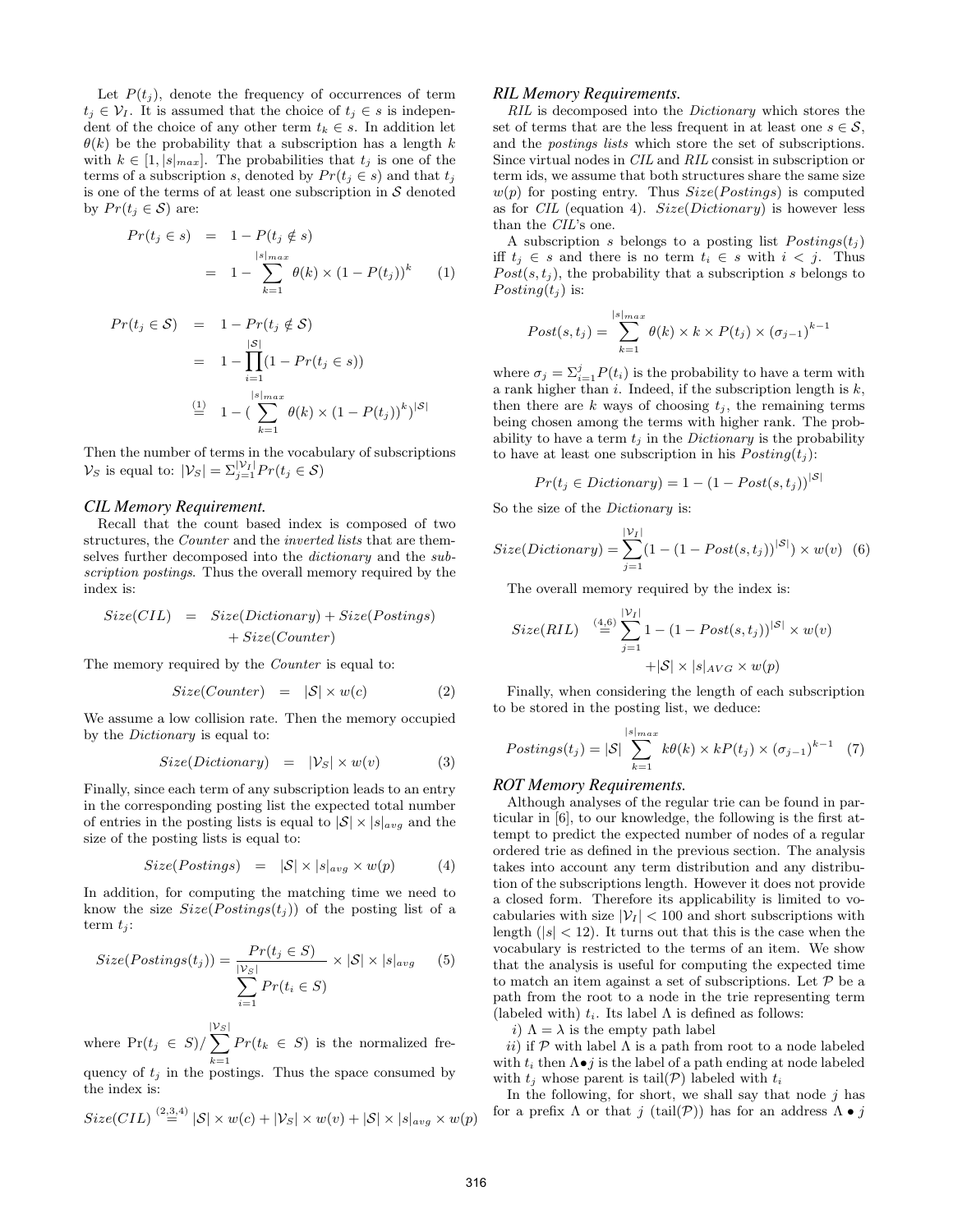( $\Lambda$ ). Let s be a subscription. There is a path in the trie with label the (ordered) sequence of ranks of terms in s. It is noteworthy than there are possibly  $\binom{k}{k-|P|}$  subscriptions sharing prefix  $\Lambda$ . Given s,  $Q(\Lambda, j)$  denotes the probability that the node with address  $\Lambda \bullet j$  belongs to s.

LEMMA 1. 
$$
Q(\Lambda, j) = \sum_{k=|\mathcal{P}|+1}^{|s|_{max}} \theta(k) \times Q(\Lambda, j, k)
$$
 where

Q(Λ, j, k) *denotes the probability that the node with address* Λ • j *belongs to a subscription with length* k *and is equal to:*  $Q(\Lambda, j, k) =$ 

$$
\binom{k}{k-|\mathcal{P}|}\prod_{m\in\mathcal{P}}P(t_m)\times P(t_j)\times(1-\sigma_j)^{(k-|\mathcal{P}|-1)}\qquad(8)
$$

PROOF SKETCH. The probability that term  $t_j$  belongs to s at address  $\Lambda \bullet j$  is  $\Pi_{m \in \mathcal{P}} P(t_m) \times P(t_j) \times (1 - \sigma_j)^{(k - |\mathcal{P}|-1)}$ , since the remaining  $k - |\mathcal{P}| - 1$  nodes of s must be drawn in  $V_I - \{t_1, \ldots, t_j\}$  (recall  $\sigma_j$  denotes the sum of probabilities of the first j terms). Since there are  $\binom{k}{k-1}$  such possible subscriptions, we obtain equation 8.  $\Box$ 

We denote  $P(\Lambda, j)$  the probability that node n with address  $\Lambda \bullet i$  exists in at least one subscription. So node *n* is said to be occupied with probability  $P(\Lambda, j)$ . Then if one observes that a node with address  $\Lambda \bullet i$  is not occupied if it is not occupied in all  $|\mathcal{S}|$  subscriptions, we have:

$$
P(\Lambda, j) = 1 - (1 - Q(\Lambda, j))^{|\mathcal{S}|}
$$
\n(9)

Finally let  $E(\Lambda, j)$  denote the expected number of nodes of the trie with root  $\Lambda \bullet j$  where j has for a prefix  $\Lambda$ .

THEOREM 1.  
\n
$$
E(\Lambda, j) = \sum_{\substack{|V_I| - |s|_{max} + |\mathcal{P}| \\ m = i + 1}}^{\lfloor V_I| - |s|_{max} + |\mathcal{P}|} P(\Lambda \bullet j, m) \times [1 + E(\Lambda \bullet j, m)]
$$
\nwith  $E(\Lambda, j) = 0$  if  $|\mathcal{P}| > s$  or  $j \geq |\mathcal{V}_I|$ 

Indeed, if node with address  $\Lambda \bullet i \bullet j$  is occupied the expected size of the trie with root  $\Lambda \bullet i \bullet j$  is equal to  $E(\Lambda \bullet i, j)$  Last the expected size of *ROT* is expressed as:

$$
Size(ROT) = E(\lambda, 0) \times w(n). \tag{10}
$$

## 3.3 Matching time

#### *CIL Matching Time Requirements.*

The time complexity of matching an item  $I$  against the set of indexed subscriptions  $S$  with Algorithm 1 is equal to the time needed to copy the counter,  $Time(Copy\_counter)$ , and the time for dealing with posting lists entries. The latter depends on the number of times the critical inner loop (line 4-9) is executed, *i.e.*, the sum of the sizes of all of the posting lists corresponding to terms  $t_j$  in item I. The constant time required to perform a counter decrement or test (resp. to copy an entry of the counter) is denoted by  $\tau_{decr}$ 

(resp.  $\tau_{copy}$ ). Then the time needed to perform matching is:

 $TimeMatch(CIL) = Time(Copy\_counter) + Time(Postings)$ 

$$
= |\mathcal{S}| \times \tau_{copy} + \sum_{j=1}^{|I|} Size(Postings(t_j)) \times \tau_{decr}
$$
  
\n
$$
\stackrel{(5)}{=} |\mathcal{S}| \times \tau_{copy} + \left[\sum_{j=1}^{|I|} \frac{Pr(t_j \in \mathcal{S})}{\sum_{i=1}^{|V_S|} Pr(t_i \in \mathcal{S})} \times |\mathcal{S}| \times |s|_{avg}\right] \times \tau_{decr}
$$

#### *RIL Matching Time Requirements.*

 $|I|$ 

The time needed to match an item  $I$  depends on the number of its terms and the size of the corresponding postings lists. First we must sort its terms (set up phase) and then run through the postings lists to check the inclusion of the subscriptions. The matching cost is estimated as:

$$
TimeMatch(RIL) = Time(Sort) + Time(Postings)
$$
  
= |I| × log |I| + |I| ×  $\sum_{j=1}^{|\mathcal{V}_I|} Size(Postings(t_j)) \times \tau_{comp}$   

$$
\stackrel{(7)}{=} |I| \times log |I| +
$$
  

$$
|I| \times \sum_{j=1}^{|I|} |S| \times \sum_{k=1}^{|\operatorname{s}|} k \times \theta(k) \times (k \times P(t_j) \times \sigma_{j-1})^{k-1} \times \tau_{chk}
$$

where  $\tau_{chk}$  is the time needed to check term inclusion in I.

#### *ROT Matching Time Requirements.*

Given a set of subscriptions  $S$  whose length obeys distribution  $Dist_k$  using vocabulary  $V$  the resulting *ROT* is denoted by  $T(S, Dist_k, V)$ .

Definition 1 (Restriction of a trie). *The restric-* $\lim T'(S, Dist_k, V') = \Delta_{V'}(T(S, Dist_k, V))$  *is the subtrie of*  $T$  *on vocabulary*  $V' \subset V$  *with same maximal depth the maximal size of a subscription*  $|s|_{max}$ .

By definition  $T'$  has been pruned from terms not in  $\mathcal{V}'$ . It contains subscriptions  $s$  whose terms are all in  $\mathcal{V}'$  as well as subscriptions whose prefix is defined in  $\mathcal{V}'$  but tail is out of  $V'$ . All nodes of the prefix of the latter subscriptions are occupied as well. Theorem 2 allows to predict the number of nodes visited upon matching an item against the set of subscriptions. The set of terms of an item  $(V(I))$  is very small: it is on the average equal to 25 in our datasets for experiments. Then the expected number of visited nodes of the restriction of the *ROT* to the vocabulary of item  $V(I)$ ,  $T'(S, Dist_k, V(I))$  is the expected number of nodes visited for matching I. T is used as a short cut for  $T(S, Dist_k, V)$ .

Theorem 2. *The expected number of visited nodes for matching item* I *against the subscriptions of trie* T *(Algorithm 3) is equal to the expected number of nodes of the restriction*  $\Delta_{V(I)}(T)$  *where*  $V(I)$  *is vocabulary of I.* 

Then the expected number of visited nodes for matching item  $I = \{t_1, \ldots, t_k\}$  which has been sorted on the term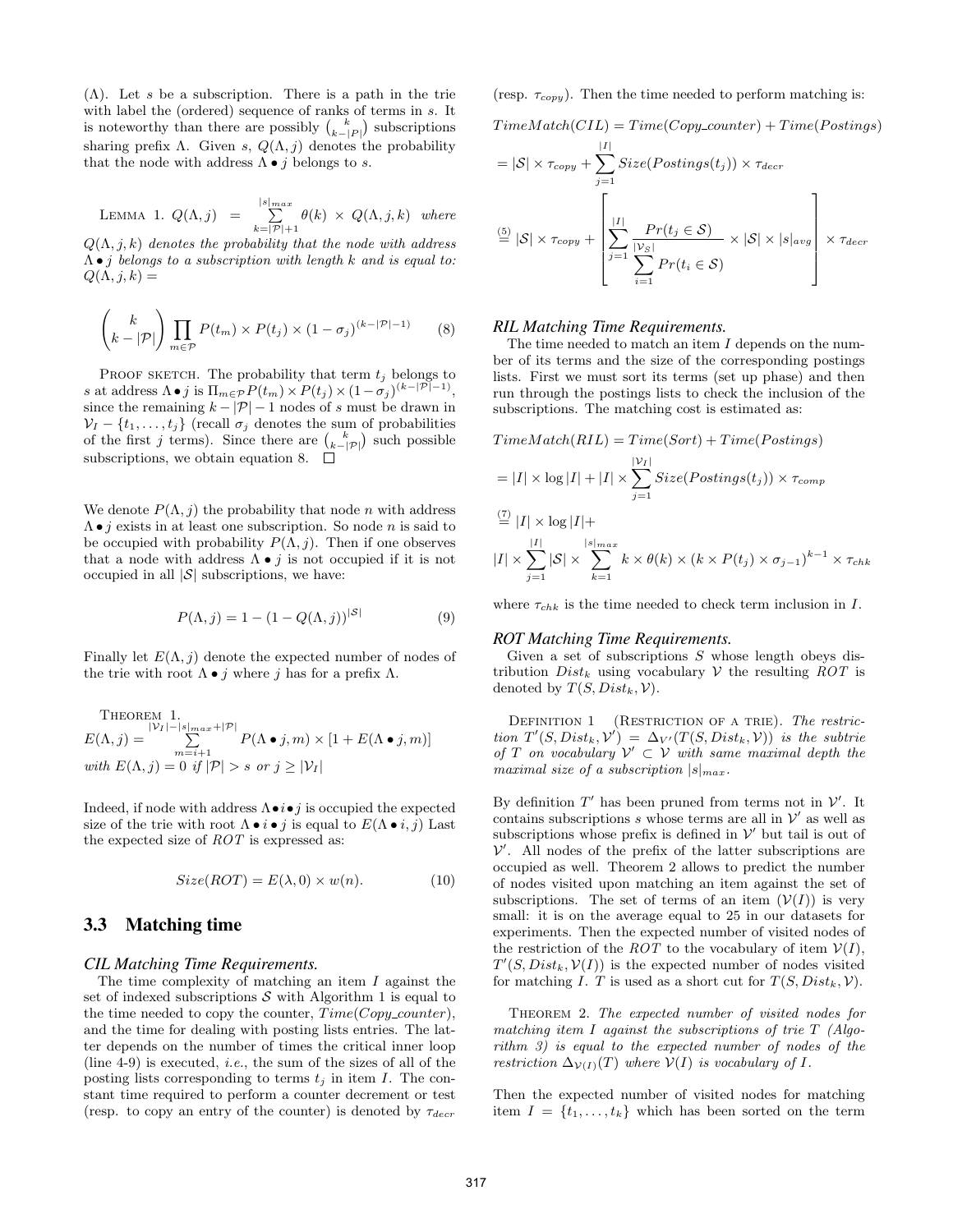ranks, is expressed, using the  $P(\Lambda, j)$  formula 9, as:

$$
\begin{cases}\nVisitedNodes = E(\lambda, 0) & where \\
E(\lambda, j) = \sum_{m=j+1}^{|I| - |s|_{max} + 1} P(\lambda \bullet j, m) \times (1 + E(\Lambda \bullet j, m))\n\end{cases}
$$

PROOF SKETCH. Theorem 2 evaluates the average number of nodes occupied. A node  $n$  to be visited by Algorithm 3 is a node occupied. Either  $n$  contains subscriptions or the subtrie of root  $n$  possibly contains subscriptions to be checked for matching. A node has no child (line 8 of Algorithm 3) if it is of maximal depth or the child is defined on terms not in  $V_I$ . There are no other nodes to be visited.  $\Box$ 

Table 3 validates this model against actual measures on real items obeying the Zipf distribution and 1M subscriptions with fixed lengths. An average was taken over 5K real items chosen randomly from the English items crawled in [8]. We notice that the deviation slightly increases with subscriptions size. With large subscriptions, the depth of the Trie is higher, so the approximations of the computations at each level are propagated. For a large number of leaf nodes, the sum of approximations done becomes more significant.

| $ s _{max}$ | real   | calc. theorem 1 | deviation $(\%$ |
|-------------|--------|-----------------|-----------------|
| 2           | 426.7  | 426.89          | $+0.043$        |
| 3           | 538.99 | 538.86          | $-0.024$        |
|             | 576.52 | 575.77          | $-0.13$         |
| 5           | 594.66 | 590.03          | $-0.77$         |
| 6           | 600.15 | 595.64          | $-0.75$         |
|             | 603.36 | 596.06          | $-1.2$          |
| 8           | 599.8  | 592.17          | $-1.27$         |

Table 3: Real vs estimated  $#$  visited nodes

The total matching time, given by equation 11 is equal to the time needed to sort the item's terms and the sum of the time spent on the visited nodes. The average time spent on a single nodes is  $\tau_n$ .

$$
TimeMatch (ROT) = Time (Sort) + Time (Nodes)
$$

$$
= |I| \times \log |I| + E(\lambda, 0) \times \tau_n (11)
$$

## 4. PERFORMANCE EVALUATION

The core implementation choices and the characteristics of the dataset of items and subscriptions are first presented, then experiments illustrate the impact of the different workload parameters on the morphology, the space requirement and the matching time.

#### 4.1 Implementation

All indexes were implemented using the standard Java Collection Framework v1.6.0 20. All experiments were run on a 3.60 GHz quad-core processor with 16 GB in JVM memory. The *Dictionary* representing the inverted list in both *CIL* and *RIL* indexes is implemented using a static hash table inherited from Java *Hash Map*. Subscription Ids are encoded in all structures as 4-byte integers. In *CIL*, due to collisions, a dictionary entry may correspond to more than one term. For this reason, with each entry is associated a *linked list of term nodes*, whose nodes are  $(term_{id}, \uparrow subs_{list}, \uparrow next),$  where  $\uparrow subs_{list}$  is a pointer to a subscription list implemented as an array list and  $\uparrow$  next a pointer to the next node. Finally, Counter is a byte array of

size  $|\mathcal{S}|$  (a subscription cannot exceed  $2^8$  terms). *RIL* is implemented in a similar way with two noteworthy differences:  $(i)$  the lack of *Counter*, and  $(ii)$  beside subscriptions' ids the elements of subscription lists also keep track sequentially of the terms that remain to be checked per subscription.

Many different data structures (e.g. linked lists, arrays or trees) have been suggested for implementing efficiently a Trie structure. We choose a hash tree based [16] implementation of the  $(ROT)$ . Every internal node includes:  $(i)$ a 4-byte integer that stores the term's rank,  $(ii)$  an array list for storing the corresponding subscriptions, and  $(iii)$  a Java *Hash Map* for storing the children nodes. A leaf node consists only of the term's id and the subscription list. We have paid particular attention in optimizing the memory requirements of internal and leaf nodes w.r.t. the number of their children. So, we distinguish nodes with or without associated subscriptions, and with zero, one or several children. Each node type is equipped with a different implementation. An internal node has a hash map to index its children, but has only when required subscription list associated with. Oppositely leaf nodes do not contain any hash map since they have no child. Since nodes may store only one subscription, we further reduce the node size by using a single subscription's id instead of an array list. Finally, in the *POT* variant, paths of unary nodes are compacted into a *compact* node labeled with the set of terms of the compacted unary ones. A 4-byte array is used to store the terms sorted by their ranks. Despite its factorization gain in terms of abstract nodes (see Section 4.3), the memory requirements of a concrete *POT* node are clearly more important than *CIL* and *RIL*: while for *CIL* and *RIL* a node occupies only 4 − byte, it occupies on average 128 − byte for the *POT* (a complex Java object with a hash map, pointers, array lists, etc).

Experiments focus on the evaluation of the memory space required by each structure and the matching time. We assume that updates will be maintained in a small tail data structure, which is periodically, offline, merged and then swapped with the main read-optimized data structure.

## 4.2 Description of synthetic and real datasets

The experimental evaluation relies on a large-scale testbed acquired over a 8-months campaign from March to October 2010 in the context of the French ANR project Roses<sup>4</sup>. A total number of 10,7M items was collected originating from 8K productive feeds (spanning over 2K different hosting sites) [8]. From the textual content of items a vocabulary of 1.5M distinct terms was extracted which has been used for the synthetic generation of subscriptions. More precisely, we rely on the Alias sampling method [18] to generate subscriptions whose distinct terms follow a given occurrence distribution *Dist*. Three distributions are chosen for the subscriptions in the experiments: *real* (subscriptions obey the same term distribution as the news items term distribution), *uniform*, and *inverse* (subscriptions follow the inverse term occurrence distribution of items). Generated subscriptions are characterized by three features: (a) the vocabulary size and the occurrence distribution of terms in subscriptions  $V<sub>S</sub>$ , (b) the total number of generated subscriptions  $|S|$ , and  $(c)$  the subscription length k that can be constant for all subscriptions, or follow a particular distribution. When not specified, we use the length distribution of web queries re-

<sup>4</sup>www-bd.lip6.fr/roses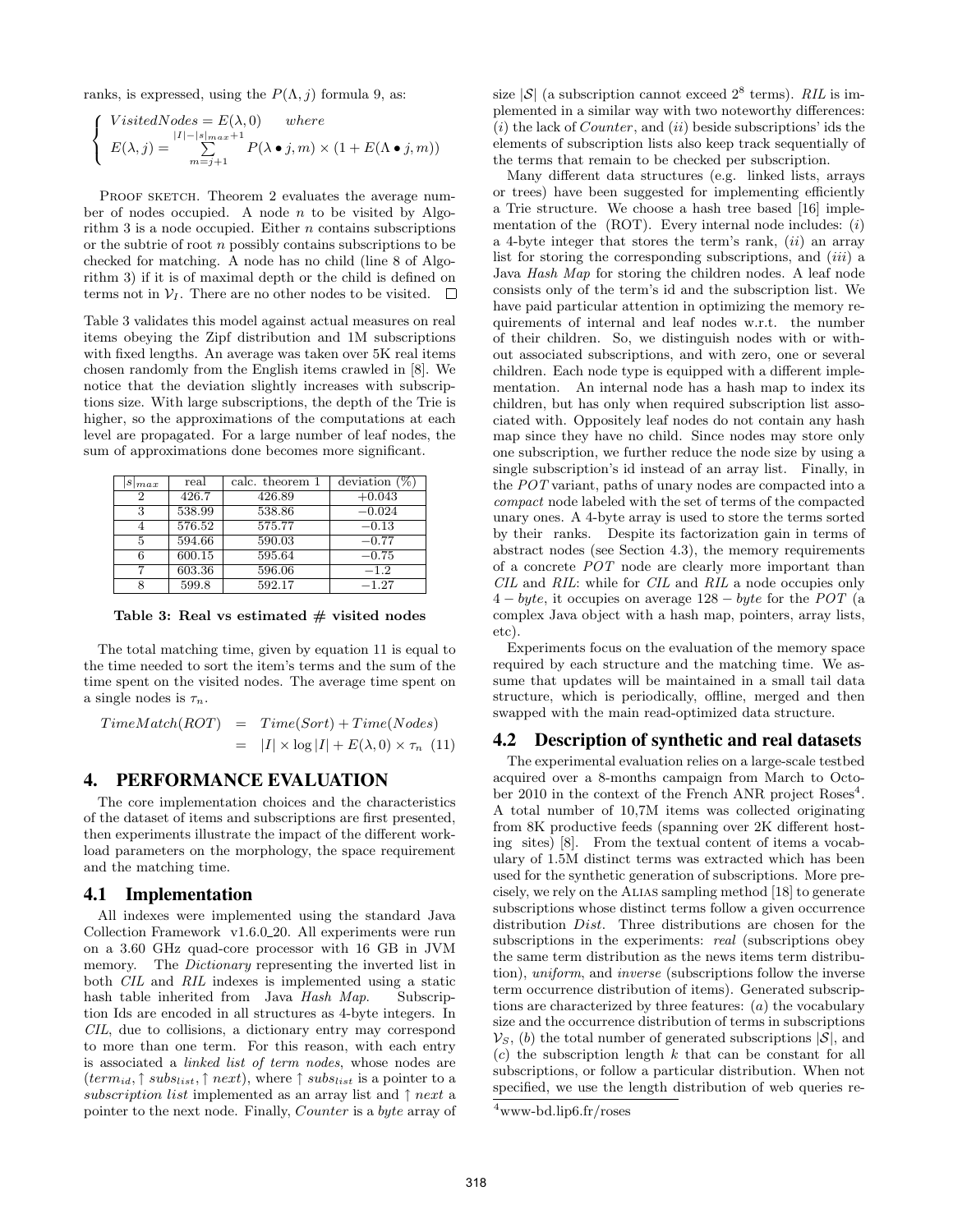| Rank   | #<br>occurrences | $#$ ROT nodes | (%<br>Gain |
|--------|------------------|---------------|------------|
|        | 138090           |               | 99.99      |
| 10     | 60469            | 52            | 99.91      |
| 1000   | 4967             | 2201          | 55.69      |
| 10000  | 251              | 218           | 13.15      |
| 470000 |                  |               |            |

Table 4: Gain per term's rank

ported in [2]. It is characterized among others by a maximal length equal to 12 and an average equal to 2.2.

## 4.3 Size and morphology of indexes

This subsection is devoted to the impact of the subscriptions length and the terms' occurrence distribution on the index size and morphology. These parameters determine the degree of factorization achieved by *ROT* (or *POT*) compared to *CIL* (or *RIL*) on common subscription prefixes as well as the rank of terms for which factorization is actually taking place. Both are essentially affecting the pruning opportunities of the indexes during matching. In order to provide a common basis for comparing the morphology of the indexes, the number of index nodes is measured (for the index dependent definition of abstract nodes see Section 2). Figure 2 depicts the number of *ROT* nodes created per term rank compared to *CIL* when indexing the same set of 10M subscriptions with a vocabulary  $\mathcal{V}_S = 470K$  following the *real distribution* of terms in items [8]. Clearly, the distribution of the size of the *CIL* posting lists is identical to the distribution of terms' occurrences in subscriptions. We observe that the number of *ROT* nodes is significantly reduced not only w.r.t *CIL* (due to factorization of common prefixes) but also w.r.t. the *Complete Ordered Trie* (COT) of depth the maximal subscription length 12.

Table 4 highlights the gain achieved in number of nodes per term rank tr. The number of occurrences for a given term rank in the generated subscriptions as well as the number of ROT nodes that hold this term are also given in this table. As expected the gain decreases from almost 1 for rank 1 (most frequent term) to 0 for rank 470, 000 (no factorization). The closer the number of nodes in *ROT* to *CIL*, the smaller the factorization. In this experiment for all terms having a rank greater than 18, 789 the gain is equal to 0.



#### *4.3.1 Impact of subscription length*

We now focus on how the length of subscriptions affects nodes factorization in *ROT*. Sets of subscriptions are generated using the same vocabulary as previously, but with a fixed length  $k \in \{3, 6, 9, 12, 24, 36\}$ . To provide a common comparison ground, the total number of term occurrences *T* in each set of subscriptions is fixed to  $T = |\mathcal{S}| \times s = 1.5M$ . We observe in Figure 3 that the number of *ROT* nodes increases with k, *i.e.* factorization decreases with k. Indeed, the larger the subscriptions, the deeper the *ROT*. In this context, the probability that two subscriptions share the same terms decreases for lengthy subscriptions and the *ROT* behavior is close to the *COT* one. In other words, lengthy subscriptions imply more distinct paths. For instance, for subscription length  $k > 24$  even for frequent terms *(i.e.*) rank around 100) there is no gain. Oppositely, for subscription lengths  $k \leq 24$  more occurrences of frequent terms are encountered in subscriptions and thus the structure fully benefits from the factorization gain. Of course for  $s \leq 2$ , the number of subscriptions associated with leaves becomes large and the structure degenerates to an inverted list over term combinations (rather than individual terms).



Figure 3:  $\#$  nodes vs term rank for different  $|s|$ 

## *4.3.2 Impact of the term order*

To estimate the impact of the total order of terms when building *ROT* or *POT* four orders are considered (a) a *frequency order* (descending order in the number of term occurrences in subscriptions), (b) a *reverse order* (ascending order in the number of occurrences), (c) *arrival order* (order of arrival of terms in the subscriptions) and (d) *random order* (the term rank is randomly drawn).

The term order has a limited impact on the size of *ROT* (see Figure 4 ). Compared to the frequency order, reverse, random and arrival order require respectively 23.9%, 12.1% and 1.6% more nodes. The difference between the frequency order and the arrival order is expected since more frequent terms appear statistically earlier than infrequent ones and there is an important factorization on the terms with the lowest ranks. For the reverse order, there is now a (low) factorization on the highly ordered terms but since these terms are infrequent, more subscriptions will be indexed in the sub-tries rooted at medium-frequency terms where factorization is more important. This explains why this order leads to more Trie nodes, but the increase is limited. Figure 5 shows that the term order impacts more seriously the number of nodes visited during matching: *e.g.* with the frequency order, for an incoming item 36.1% more nodes are visited than with the reverse one. The reverse order allows a better pruning than the frequency order since subscriptions featuring less frequent terms can be quickly filtered out. A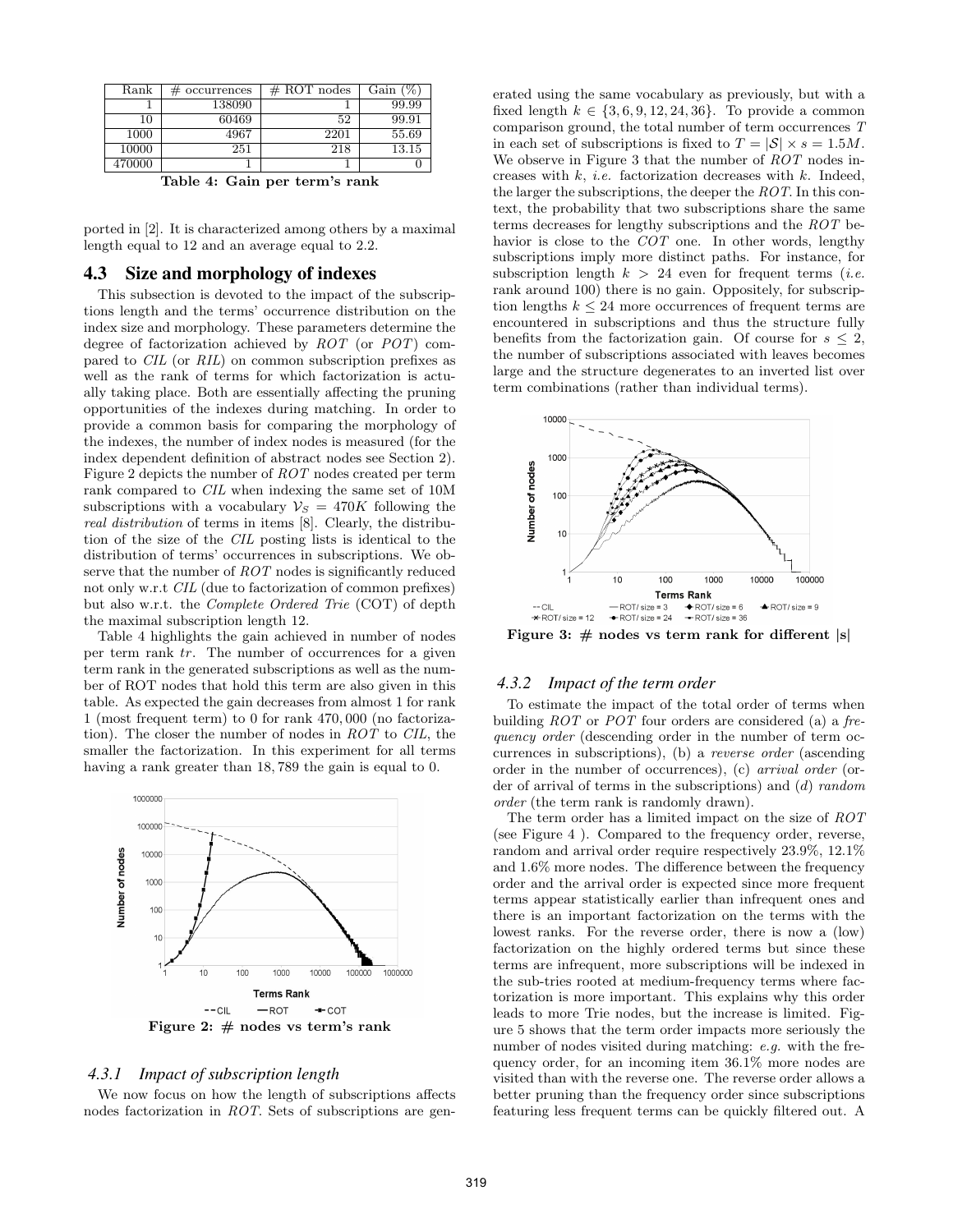similar result, in a different context, is reported in [21]. Surprisingly enough the order has an almost negligible effect both on the *POT* size and as on the number of nodes visited during matching. The number of Trie nodes differs by less than 1% w.r.t. the considered order, and the difference between the numbers of visited nodes does not exceed 8%. Indeed, whereas the reverse order requires more nodes for *ROT*, subscriptions in sub-tries rooted at the low-ordered terms are poorly factorized which leads to many unary paths that benefit from the path compaction of the *POT*.



Figure 4: Impact of terms order on  $#$  created nodes



Figure 5: Impact of terms order on  $#$  visited nodes

#### *4.3.3 Impact of the terms distribution*

To investigate the impact of terms' occurrence distribution on the indexes, in addition to the *real* distribution employed previously, two more distributions are considered when generating subscriptions: (a) *uniform* and (b) *inverse* where the most frequent terms in subscriptions correspond to the least frequent terms in the items. Note that terms are ranked according to their *frequency* order in items. Figure 6 shows that the terms' occurrence distribution in subscriptions has no impact on the size of the four indexes. For *CIL* and *RIL*, the number of nodes corresponds to the number of terms in subscriptions so it is independent from their occurrence distribution. Regarding *ROT*, *real* or *inverse* distributions have no impact on the index size. As a matter of fact, the left part of the Trie structure becomes unbalanced for the former and this unbalance is shifted to the right for the latter. But in all cases, a similar factorization gain is observed. As expected, an *uniform* distribution results in a significant larger *ROT* index. More combinations of terms are drawn, resulting in a more balanced Trie with more paths rooted at internal nodes, and thus less factorization opportunities. Paths compaction attenuates this effect for *POT*.

In contrast, distributions seriously impact the numbers of visited nodes during matching (Figure 7). For *CIL*, this number reaches 300, 000 nodes for *real*, but only 1, 400 for

*uniform* and it drops to 8 for *inverse*. *ROT* and *POT* exhibit a similar behavior with respectively 400, 26 and 1 nodes visited on the average for the different distributions. For *CIL*, *inverse* leads to the scanning of shorter subscription lists leading to a lower matching cost. For a *uniform* distribution , subscription lists have almost the same size, while in *real*, subscription lists of frequent terms are particularly large with a high probability to be scanned for an incoming item. Regarding *ROT* and *POT*, *uniform* and *inverse* distributions yield a fast pruning, because of low factorization. For *inverse*, frequent item terms correspond to quite few subscriptions, and it is quite rare to match more than one term. For *uniform*, less subscriptions are associated with a given prefix compared to *real* and consequently less nodes have to be visited.



Figure 6: Impact of the distribution on index size



Figure 7: Impact of the distribution on matching

## 4.4 Scalability and performance

We turn now our attention to benchmarking memory space and matching/indexing time for *CIL*, *RIL* and *POT*. *ROT*, whose space consumption reveals quickly scalability issues, has been discarded.

#### *4.4.1 Memory requirements*

Figure 8 illustrates the evolution of the memory space for the three indexes for 10M of subscriptions when scaling vocabulary size  $V_s$ . Using vocabularies of items  $V_I$  ranging from  $100K$  to  $1.5M$  terms, we generate subscriptions whose vocabularies  $\mathcal{V}_S$  ranges from 87, 839 to 471, 324 terms. In general, IL indexes require a third of the memory required by *POT*. *CIL* and *RIL* space requirements slightly increase with vocabulary size, from 250 to 280MB when the vocabulary size triples, so around a 10% increase. This is due to the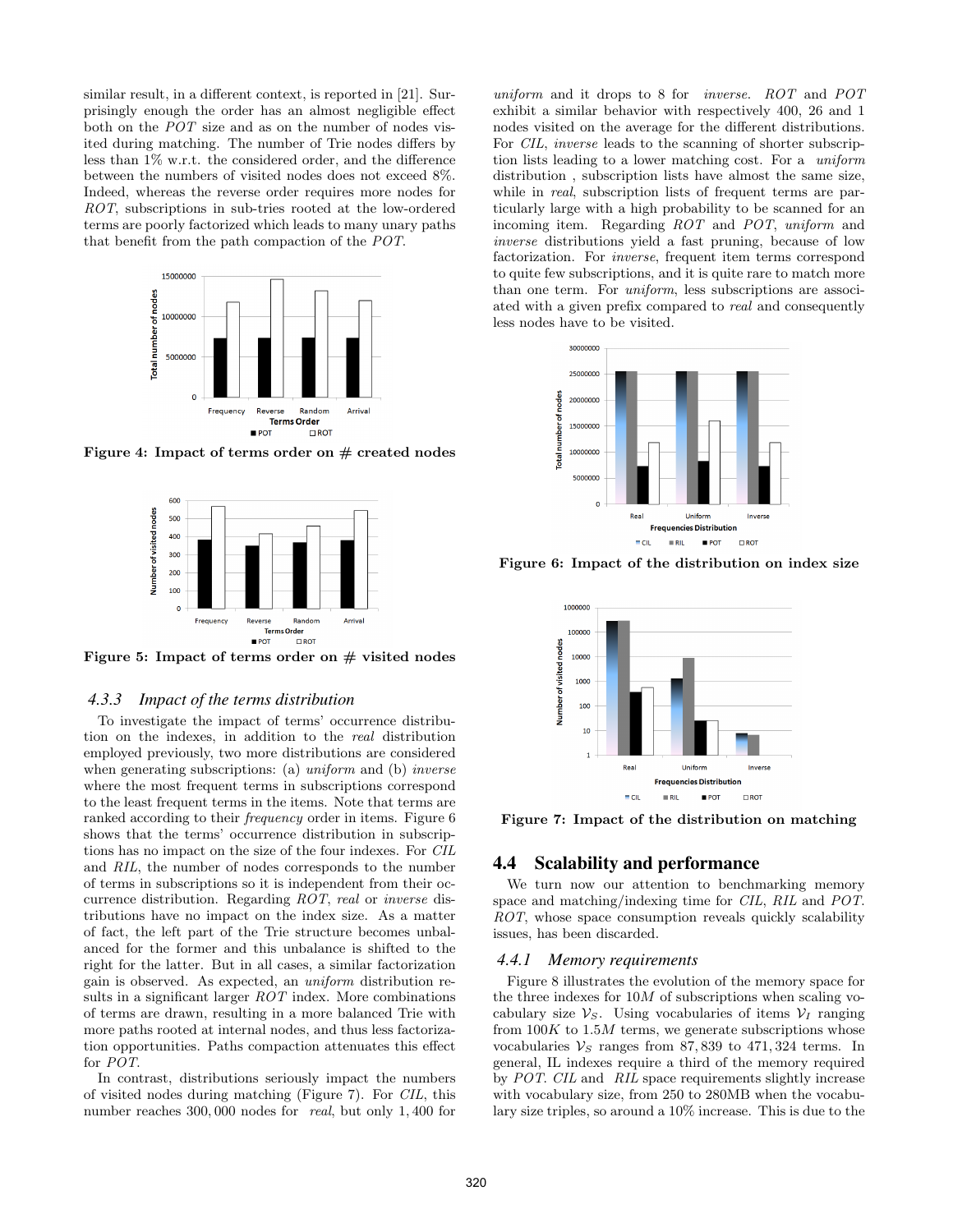fact that a larger vocabulary leads to a larger hash table for the *Dictionary* (we fix it as half size of the vocabulary) while subscription lists are constant, with  $|s|_{AVG} \times |S|$  nodes for *CIL* and *RIL*. On the other hand, *POT* is more sensitive to the vocabulary size, since its space requirement grows from 710 to 925MB, so a 30% increase. This is due to the appearance of more terms combinations in subscriptions so more paths in the Trie and less factorization opportunities.



Figure 8: Memory footprint by scaling  $|\mathcal{V}_S|$ 

Figure 9 illustrates the memory space consumed by the three indexes for a vocabulary  $\mathcal{V}_I$  (resp.  $\mathcal{V}_S$ ) of 1.5M (resp. 1.2M) terms when scaling the number of subscriptions from 5M to 100M. As expected, the memory space consumed by *CIL* and *RIL* increases linearly with the number of subscriptions. Since the *Dictionary* size is fixed to half of the  $\mathcal{V}_S$  size, only subscription lists consume more space to store the incoming subscriptions (*i.e.*, a  $4 - byte$  *id* per new subscription). Surprisingly enough, *POT*'s also exhibits a linear size growth. While a sub-linear growth is expected with factorization, this effect competes with the creation of new nodes. This happens when a subscription does not match with any of the Trie paths or with alteration of existing ones when adding a new subscription list, resizing the array of an existing subscription list, or adding to a new hashmap for its children. The gradient of the memory curve is four times larger for *POT* than for *CIL* and *RIL*. For instance for 100M subscriptions, the first requires 9, 200MB while the other two only 2, 320MB. Remember that despite its factorization gain in terms of abstract nodes (see Section 4.3), the memory requirements of a concrete *POT* node in our implementation is on average 128bytes versus 4bytes for *CIL* and *RIL*.



Figure 9: Memory footprint by scaling  $|S|$ 

#### *4.4.2 Matching time*

Figure 10 reveals that for 10M of subscriptions, *RIL* and *POT* outperform *CIL* by a one or two orders of magnitude

for all vocabulary sizes. For instance, a matching is performed in 4.33ms (resp. 6.21ms) for *CIL* with  $|V_s|$  equal to  $87K$  (resp.  $378K$ ), while it requires only  $0.55ms$  (resp. 0.89ms) for *RIL* and 0.03ms (resp. 0.94ms) for *ROT*. *CIL* matching leads to scanning large subscription lists, and consequently to decrement many counters, especially for items with 25 terms on the average that are likely to contain several frequent terms. *RIL* takes advantage of the terms distribution to scan smaller subscription lists than with *CIL*, since by construction only few subscriptions appear in the posting lists of frequent terms. *POT* benefits from a more drastic pruning of the search space, since despite the theoretically large number of paths, in *POT* not many term combinations actually exist (see the difference between the complete trie *COT* and the *ROT* in Figure 2).

The vocabulary size  $\mathcal{V}_S$  also affects indexes. *CIL* exhibit a convergent behavior: with larger  $\mathcal{V}_S$  more subscription lists are scanned but since each one is smaller, on the average the same number of nodes are eventually visited. *RIL* matching cost grows linearly with  $\mathcal{V}_S$ : for large vocabularies, subscriptions are less likely to contain the least frequent terms, and consequently the subscription lists of the medium frequent terms are larger; since these lists have a higher probability to be scanned when matching an incoming item, more nodes are expected to be visited. In *POT* this number increases exponentially with  $\mathcal{V}_S$ : trie has less factorization opportunities (nodes for frequent terms degenerate to inverted lists) and for an incoming item more paths need to be explored. As a consequence, while *POT* outperforms *RIL* with one magnitude order for small vocabularies, *RIL* provides better performances for large ones (*i.e.*  $|\mathcal{V}_S| > 378K$ ).



Figure 10: Matching time by scaling  $|\mathcal{V}_S|$ 



Figure 11: Matching time by scaling  $|\mathcal{S}|$ 

Figure 11 depicts the matching time for a vocabulary  $\mathcal{V}_I$ of 1.5M terms when scaling the number of indexed subscriptions from 5 to 100M. In the three indexes, matching time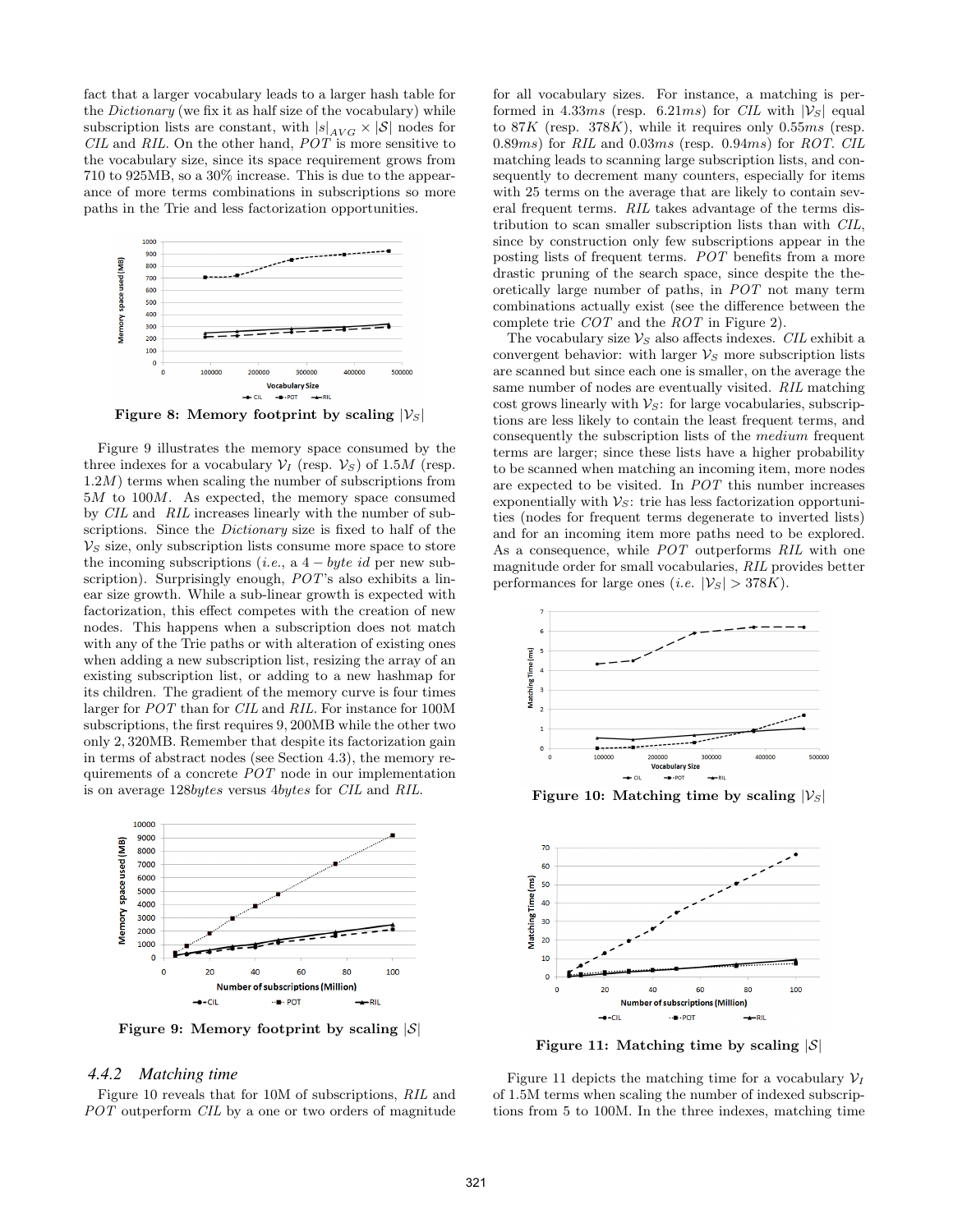scales linearly with the number of subscriptions. *CIL* and *RIL* subscription lists grow linearly with  $|S|$ , thus achieving a constant gain which explains this linear behavior (with a gradient that remains 6.5 times higher for *CIL*). In *POT*, the larger the number of subscriptions, the larger the size of the index, so the pruning effect decreases since more paths are possibly explored when matching an incoming item. Observe that *POT* slightly outperforms *RIL* for a large number of subscriptions: for 100 million subscriptions, matching time is only 7.2ms for *POT* versus 10ms for *RIL*.

### *4.4.3 Indexing time*

Last, we measure the average time required to index 10M subscriptions generated from a vocabulary  $\mathcal{V}_I$  of 1.5M terms. *IL* building time is in general faster than *OT*, with only 0.7ns (resp. 1.0ns) required to insert a subscription to *RIL* (resp. to *CIL*) while *POT* needs 17ns. The additional *POT* overhead stems from the cost of converting a Trie node from one type to the other (to accommodate added subscriptions, children, etc.). On the contrary, *CIL* requires only to add the new subscription to the corresponding posting lists of its terms while *RIL* indexing is even simpler since a subscription is added only to one posting list of its key term.

#### *4.4.4 Summary*

The morphology study conducted with our first set of experiments, highlights the factorization gains in terms of abstract nodes of *TI* compared to *IL* indexes. However, as we have seen in the second set of experiments, these gains are somehow eroded, by the concrete representation requirements of nodes in memory of the three indexes: *CIL* (vs. *ROT*) exhibits the lowest (vs. biggest) memory requirements while *ROT* (vs *CIL*) offers better (vs. worst) matching performances. *RIL* appears as a good compromise with memory requirements close to that of *CIL* and matching time close to *ROT* (and can even outperform *ROT* for some settings). More precisely, for critical parameters of web syndication systems, the three indexes exhibit the following behavior:

i) Nodes factorization is particularly important in *ROT* for small *subscription lengths*; short subscriptions are expected to be the reality of web syndication systems as for web queries [17]. In addition, such factorization is almost not sensitive to the order of terms chosen for building *ROT*;

ii) Although not affecting the number of created nodes in the three structures, the *occurrence distribution of terms* seriously impacts their matching time. In particular, under the realistic assumption that terms distribution in subscriptions follows the terms distribution in items, the search space for frequent terms in *CIL* is extremely large compared to *ROT*. When terms in subscriptions follow the same distribution as in items [8] the latter has to visit on the average three orders of magnitude less nodes than the former. Of course, when they follow the inverse distribution, the number of visited nodes drastically drops for both indexes.

iii) In the three indexes, the larger the *vocabulary size*  $|\mathcal{V}_S|$ is, the more memory is consumed.  $\mathcal{V}_S$  additionally impacts matching time: for small vocabularies, *POT* outperforms *RIL* (resp. *CIL*) by an order (resp. two orders) of magnitude; but for large vocabularies employed in web syndication systems, while *CIL* matching time converges, *POT* matching time exponentially grows and is outperformed by *RIL*;

iv) finally memory and matching time scale linearly in all

indexes w.r.t. the *number of indexed subscriptions*.

## 5. RELATED WORK

Several indexes have been proposed for matching efficiently structured (*i.e.* attribute-value pairs) or unstructured (*i.e.* keywords) subscriptions with incoming items, commonly called Publish/Subscribe. The goal of our matching is to find all subscriptions fully contained in an incoming item and not to find the most synthetic or relevant subscriptions (that may be useful for the inverse matching problem of documents to queries). Neighborhood topics such as LCA/SLCA or top-k keyword queries are left for future work since they can be applied only on semi-structured text (*e.g.* XML) or support approximate subscription matching. None of the related works provide an exhaustive experimental evaluation of the most suited indexes supporting broad matching semantics as in our paper. Mostly, they rely on *CI* schemes rather than on a *TI* structure, since memory requirement is larger for TI than CI systems. For example, Le Subscribe [15] system employs a CI index on predicates where subscriptions match by counting contained predicates. But all partially matching subscriptions are examined, and some optimizations have been proposed which group subscriptions according to their size with several variants: by focusing on disjunctive predicates [5], by guiding cost-based algorithms with statistics on subscriptions and incoming events [7], or by sorting matching lists and subscription ids in lists in order to skip unmatching ids quickly [20].

In [1], a TI with a two phase matching of conjunctive subscriptions has been proposed, assuming a fixed total ordering among subscription predicates. The pre-processing phase creates a matching tree over the subscription predicates, in which nodes are predicates. This TI's matching time complexity is sub-linear, with respect to the number of indexed subscriptions. [10] proposes a two-level TI partitioning of the subscriptions, taking advantage that in most applications events have only a few 'relative' attributes. This allows to efficiently identify a small subset of matching subscriptions. Multi-dimensional TI [19, 13] rely on spatial reduction of the search space to points (for subscriptions) and range queries (for incoming events). [13] extends this index for conjunctive predicates for a Pub/Sub ranked version.

Few Pub/Sub systems have been proposed for keywordbased subscriptions. Most noteworthy is the SIFT [22] selective dissemination of text documents whose alternative indexes have been thoroughly studied [21]. Those studies are only based on disk implementations of (a) the ranked key Counter-Less IL in which subscriptions are sorted on their smallest rank keyword, (b) the Regular Trie and (c) the Regular Ordered Trie (ROT), but not the POT (our Patricia Trie variant). It is expected that this ordering leads to many more common prefixes between subscriptions. In contrast to the disk-based approach, we chose a main memory implementation since it enhances the performance when scaling up to a large number of subscriptions (about 10M). The main differences in their observed behavior are due to (a) the size of the incoming set of words (52 in average for web syndication [8] vs 12K in text documents), (b) the size of the subscription vocabulary (1,5M in web syndication vs. 18,000 in text documents), and (c) the distribution of terms' occurrences. This explains why authors observe that ROT matching takes significantly more time than IL indexes as